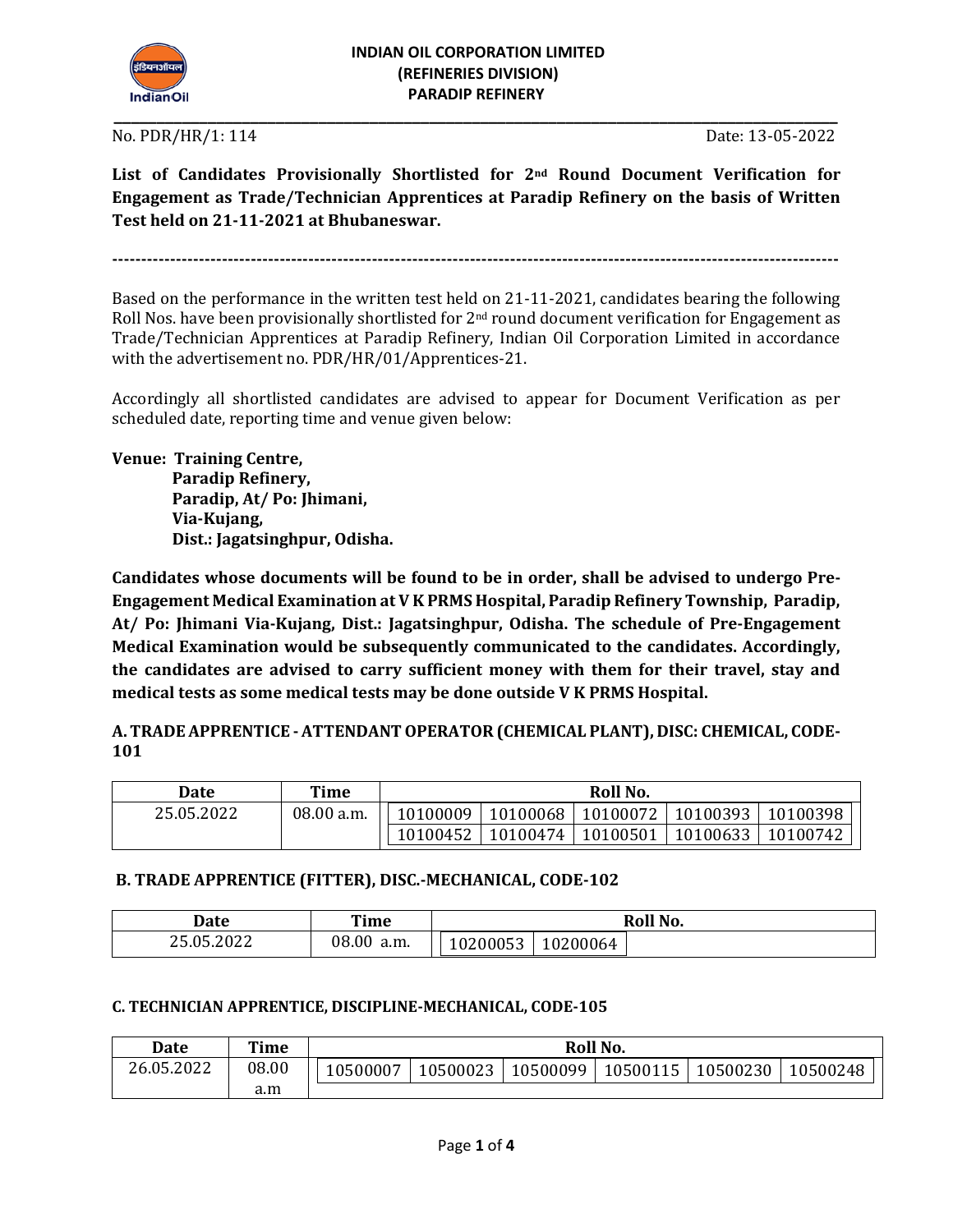## **D. TECHNICIAN APPRENTICE, DISCIPLINE-ELECTRICAL, CODE-106**

| Date       | Time      | Roll No. |          |          |          |          |  |  |
|------------|-----------|----------|----------|----------|----------|----------|--|--|
| 26.05.2022 | 08.00 a.m | 10600090 | 10600110 | 10600144 | 10600150 | 10600153 |  |  |
|            |           | 10600166 | 10600171 | 10600182 | 10600238 | 10600313 |  |  |

# **E. TRADE APPRENTICE- SECRETARIAL ASSISTANT, CODE-108**

| Date               | Time      | Roll No. |
|--------------------|-----------|----------|
| .05.2022<br>$\sim$ | 08.00 a.m | 0800265  |

## **F. TRADE APPRENTICE-ACCOUNTANT, CODE-109**

| <b>Date</b> | Time         | Roll No. |          |          |  |  |
|-------------|--------------|----------|----------|----------|--|--|
| 27.05.2022  | 08.00<br>a.m | 10900008 | 10900046 | 10900148 |  |  |

# **G.TRADE APPRENTICE-DATA ENTRY OPERATOR (FRESHER APPRENTICES), CODE-110**

| <b>Date</b>            | Time      | <b>Roll No.</b> |          |          |          |          |          |  |
|------------------------|-----------|-----------------|----------|----------|----------|----------|----------|--|
| <sup>2</sup> 7.05.2022 | 08.00 a.m | 11000156        | 11000231 | 11000466 | 11000569 | 11000632 | 11000806 |  |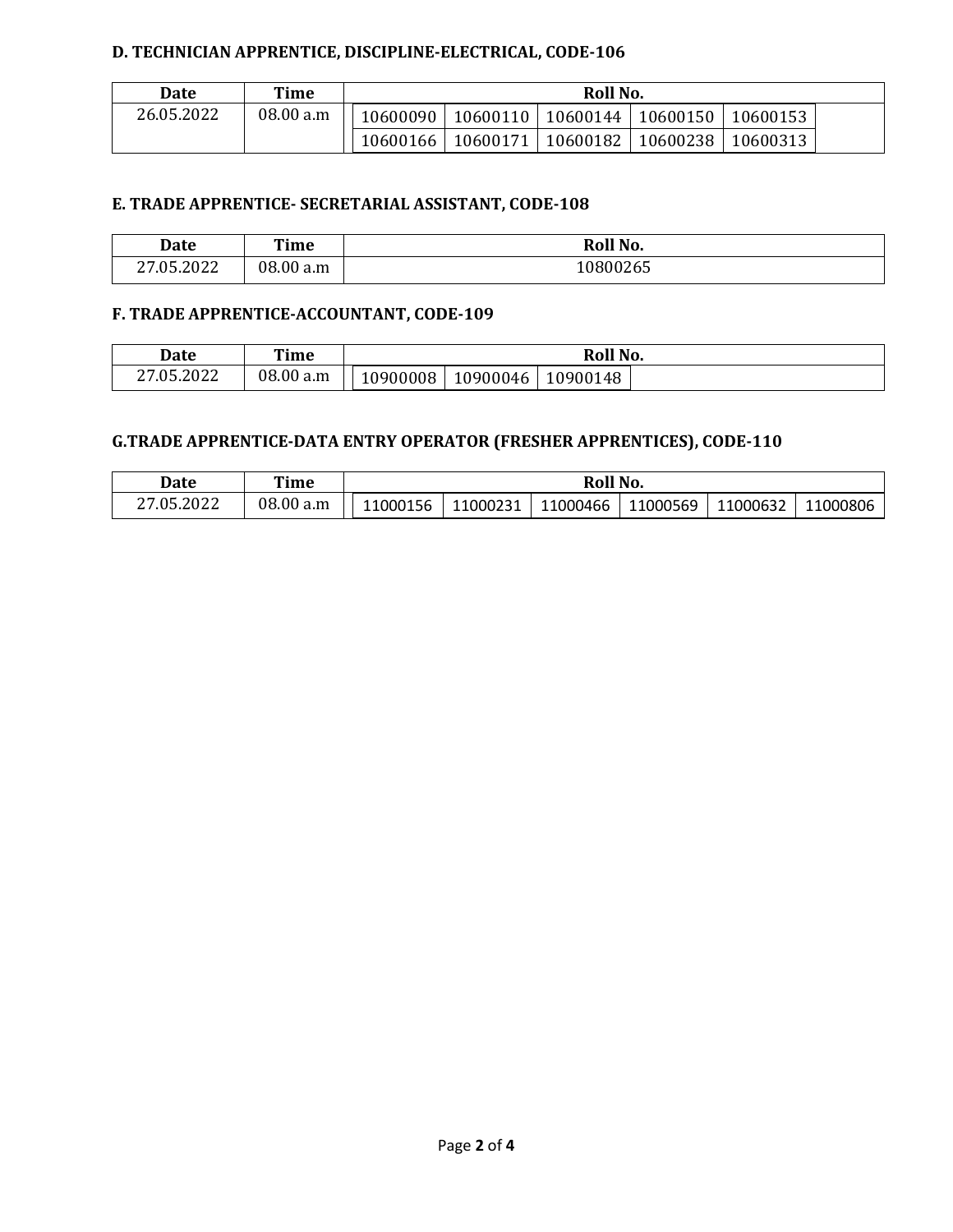- 1. The candidates have to ensure that they fulfill each of the eligibility criteria stipulated in our published advertisement no. PDR/HR/01/Apprentices-21 & thereafter hosted on our website **www.iocl.com** relating to age, qualification, percentage of marks (wherever prescribed) as on the date of reckoning. In case they do not meet the above criteria, they are directed not to appear for the Document Verification
- 2. In case during subsequent verification of certificates / testimonials (including mark sheets), contradiction to the claim in the on-line application or any time thereafter is found, the candidature will be summarily rejected at any stage of selection process without any further notice.
- 3. The Roll Nos. mentioned above are not in order of merit.
- 4. Shortlisting of the candidates for the Document Verification does not confer any right for engagement as Apprentices.
- 5. Candidates shall be required to carry a copy of the online application submitted by him/her, call letter for Written Test, Five (5) copies of colour pass port size photographs and any Govt. issued Photo identity proof in original (Pan card, Aadhaar card, Voter id card, Driving licence, Passport etc.) along with **the originals** & self-attested copies of all testimonials for verification as mentioned below :
	- a. 10th Pass/Matriculation certificate issued by the concerned education board as proof of date of birth.
	- b. Class XII mark sheet issued by the concerned board/ Semester-wise/ year-wise mark sheets of ITI (Fitter) issued by NCVT or SCVT/Graduation/Diploma Engineering
	- c. Class XII/Final ITI (Fitter) issued by NCVT or SCVT/Graduation/Diploma Certificate issued by respective Board/ Authority
	- d. Conversion certificate from CGPA/OGPA/Letter Grade to percentage of marks, if applicable, from concerned University/Institute.
	- e. Certificate mentioning the date of publication of result from the Principal of the Polytechnic/ School/College/ Institute from where the candidate pursued his/her Class XII/ITI (Fitter)/ Graduation/ Diploma course, if applicable.
	- f. SC/ST/Disability Certificate/ OBC(NCL) Certificate along with "Declaration"/ EWS-Income & Asset Certificate/ "DECLARATION" for ECONOMICALLY WEAKER SECTIONS candidates. Certificate must be in the prescribed format (available on websites **www.iocl.com** and **[www.iocrefrecruit.in](http://www.iocrefrecruit.in/)**) and issued by Competent Authority.
	- g. The candidates are advised to bring proof of regular / full-time course for Class XII/Graduation / Diploma qualification.
	- h. Any other Certificate, as specified.
- **6.** The candidature of the applicant would be provisional and subject to subsequent verification of certificates/ testimonials etc. At any stage of the selection process, if it is found that the candidate has furnished false or incorrect information, the candidature of the candidate will be cancelled.